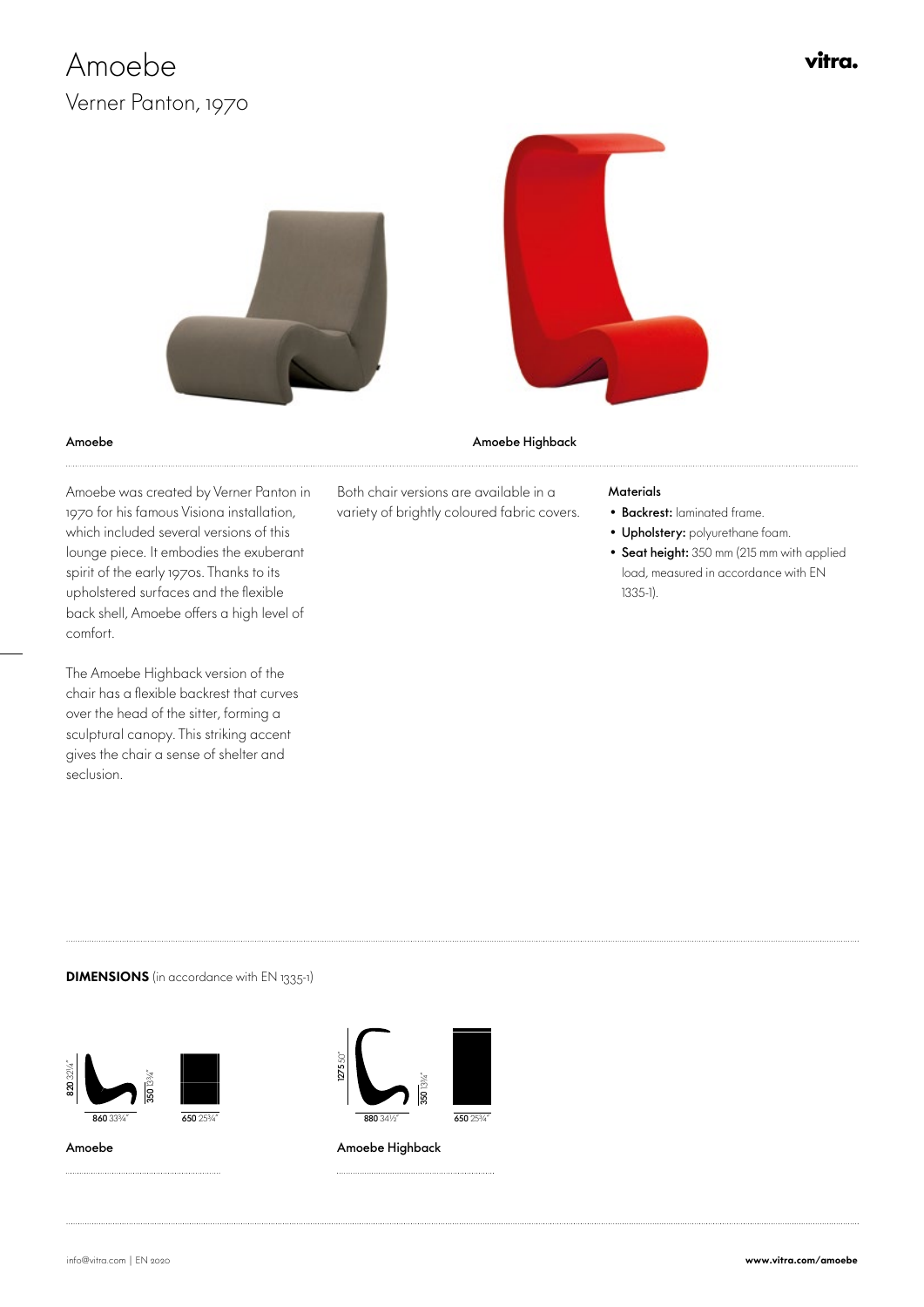#### COLOURS AND MATERIALS **the example of the colours and materials**  $\mathbf{v}/\mathbf{r}$

## Tonus Home , F100



 Tonus is a classic woollen cloth in a plain weave with an appealingly soft and flexible feel. The deep intensity of Tonus colours – ranging from warm and earthy golds that evoke oriental myths and spices to cool nordic hues in the aquamarine spectrum – lend a unique richness to the fabric.

Tonus is available in 14 colours.

| Material            | 90% new wool,                                  |
|---------------------|------------------------------------------------|
|                     | 10% helanca                                    |
| Weight              | 490 g/m <sup>2</sup> (14.5 oz/y <sup>2</sup> ) |
| Width               | $140 \text{ cm } (55')$                        |
| Abrasion resistance | 100.000 Martindale                             |
|                     |                                                |
| Fastness to light   | lype 5                                         |
|                     |                                                |
| Pilling             | Grade 3                                        |
| Fastness to         | Grade 3-4 dry                                  |
| rubbing             | and wet                                        |